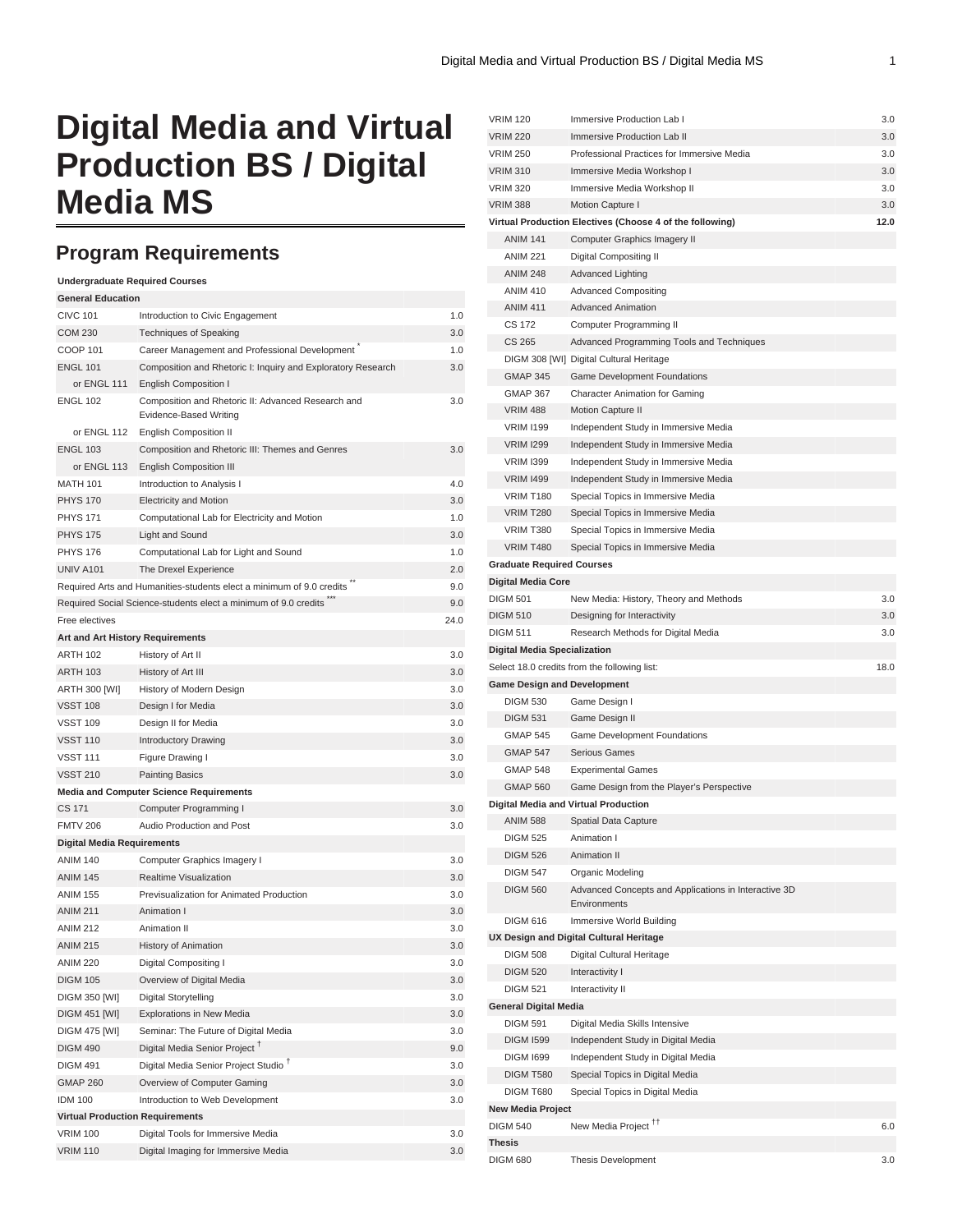| Directed Studies <sup>+</sup> | 9.U   |
|-------------------------------|-------|
| <b>Total Credits</b>          | 232.0 |

Co-op cycles may vary. Students are assigned a co-op cycle (fall/ winter.spring/summer, summer only) based on their co-op program (4-year, 5-year) and major. COOP 101 registration is determined by the co-op cycle assigned

and may be scheduled in a different term. Select students may be eligible to take COOP 001 in place of COOP 101

- \*\* Select 9.0 credits from 100-499 level courses, including T380-480 in AFAS, ARTH, COM, ENGL, FMST, GST, HIST, IST, JWST, LANG, LING, MENA, MUSC, PHIL, PPE, PBHL, SCRP, THTR, TVST, WGST, WRIT, ARCH, DANC, INTR, PHTO, RELS, and VSCM.
- \*\*\* Select 9.0 credits from 100-499 level courses, including T380-T480, in AFAS, ANTH, CJS, CS, ECON, ENSS, ENVS, PSI, PSY, PBHL, SOC, and WGST.
- † DIGM 490 and DIGM 491 are repeated 3 times each to complete the DIGM Capstone Senior Project sequence.
- †† DIGM 540 is repeated two times.
- ‡ Select 9.0 credits from 500-600 level courses, including special topics (T580 and T680), in ANIM, CS, DIGM, DSRE, GMAP, IDM, and INFO.

### **Sample Plan of Study**

#### **4+1, 1 co-op (Spring/Summer) (Accelerated program completed in 5 years)**

Students complete undergraduate requirements in four years, then convert to graduate status in the fifth and final year.

| <b>First Year</b>                            |                                        |                                              |                                        |                |
|----------------------------------------------|----------------------------------------|----------------------------------------------|----------------------------------------|----------------|
| Fall                                         | <b>Credits Winter</b>                  | <b>Credits Spring</b>                        | <b>Credits Summer</b>                  | <b>Credits</b> |
| <b>DIGM 105</b>                              | 3.0 ANIM 140                           | 3.0 ANIM 145                                 | 3.0 VACATION                           |                |
| <b>ENGL 101</b><br>or 111                    | 3.0 ENGL 102<br>or 112                 | 3.0 CIVC 101                                 | 1.0                                    |                |
| <b>PHYS 170</b>                              | 3.0 PHYS 175                           | 3.0 ENGL 103<br>or 113                       | 3.0                                    |                |
| <b>PHYS 171</b>                              | 1.0 PHYS 176                           | 1.0 MATH 101                                 | 4.0                                    |                |
| <b>UNIV A101</b><br>(Department<br>Specific) | 1.0 UNIV A101<br>(Program<br>Specific) | 1.0 VRIM 120                                 | 3.0                                    |                |
| <b>VRIM 100</b>                              | 3.0 VRIM 110                           | 3.0 VSST 109                                 | 3.0                                    |                |
| <b>VSST 110</b>                              | 3.0 VSST 108                           | 3.0                                          |                                        |                |
|                                              | 17                                     | 17                                           | 17                                     | $\bf{0}$       |
| <b>Second Year</b>                           |                                        |                                              |                                        |                |
|                                              |                                        |                                              |                                        |                |
| Fall                                         | <b>Credits Winter</b>                  | <b>Credits Spring</b>                        | <b>Credits Summer</b>                  | <b>Credits</b> |
| <b>ANIM 155</b>                              | 3.0 ANIM 212                           | 3.0 ANIM 220                                 | 3.0 COM 230                            | 3.0            |
| <b>ANIM 211</b>                              | 3.0 ANIM 215                           | 3.0 ARTH 103                                 | 3.0 COOP 101                           | 1.0            |
| CS 171                                       | 3.0 ARTH 102                           | 3.0 VRIM 220                                 | 3.0 DIGM 350                           | 3.0            |
| GMAP 260                                     | 3.0 IDM 100                            | 3.0 (UG) Free<br>Elective                    | 3.0 FMTV 206                           | 3.0            |
| <b>VSST 210</b>                              | 3.0 VSST 111                           | $3.0$ (UG)<br>Immersive<br>Media<br>Elective | 3.0 VRIM 250                           | 3.0            |
|                                              |                                        |                                              | (UG)<br>Immersive<br>Media<br>Elective | 3.0            |

| <b>Third Year</b>                          |                       |                                                 |     |                                                |                |                                                        |                |
|--------------------------------------------|-----------------------|-------------------------------------------------|-----|------------------------------------------------|----------------|--------------------------------------------------------|----------------|
| Fall                                       | <b>Credits Winter</b> |                                                 |     | <b>Credits Spring</b>                          |                | <b>Credits Summer</b>                                  | <b>Credits</b> |
| <b>ARTH 300</b>                            |                       | 3.0 DIGM 475                                    |     | 3.0 COOP<br><b>EXPERIENCE</b>                  |                | COOP<br><b>EXPERIENCE</b>                              |                |
| <b>DIGM 451</b>                            |                       | 3.0 VRIM 320                                    | 3.0 |                                                |                |                                                        |                |
| <b>VRIM 310</b>                            |                       | 3.0 (UG)<br>Arts and<br>Humanities<br>Elective  | 3.0 |                                                |                |                                                        |                |
| (UG) Free<br>Elective                      |                       | $3.0$ (UG)<br>Immersive<br>Media<br>Elective    | 3.0 |                                                |                |                                                        |                |
| (UG)<br>Immersive<br>Media<br>Elective     |                       | 3.0 (UG)<br>Social<br>Science<br>Elective       | 3.0 |                                                |                |                                                        |                |
| <b>DIGM 501</b>                            |                       | 3.0 DIGM 510                                    | 3.0 |                                                |                |                                                        |                |
| <b>Fourth Year</b>                         | 18                    |                                                 | 18  |                                                | 0              |                                                        | 0              |
| Fall                                       | <b>Credits Winter</b> |                                                 |     | <b>Credits Spring</b>                          |                | <b>Credits Summer</b>                                  | <b>Credits</b> |
| <b>DIGM 490</b>                            |                       | 3.0 DIGM 490                                    |     | 3.0 DIGM 490                                   |                | 3.0 Bachelor's<br>Degree<br>Awarded                    |                |
| <b>DIGM 491</b>                            |                       | 1.0 DIGM 491                                    |     | 1.0 DIGM 491                                   |                | 1.0 Student<br>classified<br>as<br>Graduate<br>Student |                |
| (UG)<br>Arts and<br>Humanities<br>Elective |                       | 3.0 (UG) Free<br>Electives                      |     | 9.0 (UG)<br>Arts and<br>Humanities<br>Elective | 3.0            |                                                        |                |
| (GR)<br>Digital<br>Media<br>Specializatio  |                       | 3.0 (UG)<br>Social<br>Science<br>Elective       |     | 3.0 (UG) Free<br>Electives                     | 6.0            |                                                        |                |
| (UG) Free<br>Elective                      |                       | 3.0 DIGM 540                                    |     | 3.0 DIGM 511                                   | 3.0            |                                                        |                |
| (UG)<br>Immersive<br>Media<br>Elective     | 3.0                   |                                                 |     | <b>DIGM 540</b>                                | 3.0            |                                                        |                |
| (UG)<br>Social<br>Science<br>Elective      | 3.0                   |                                                 |     |                                                |                |                                                        |                |
|                                            | 19                    |                                                 | 19  |                                                | 19             |                                                        | 0              |
| <b>Fifth Year</b>                          |                       |                                                 |     |                                                |                |                                                        |                |
| Fall                                       | <b>Credits Winter</b> |                                                 |     | <b>Credits Spring</b>                          | <b>Credits</b> |                                                        |                |
| <b>DIGM 591</b>                            |                       | 2.0 DIGM 591                                    |     | 2.0 DIGM 591                                   | 2.0            |                                                        |                |
| <b>DIGM 680</b>                            |                       | 1.0 DIGM 680                                    |     | 1.0 DIGM 680                                   | 1.0            |                                                        |                |
| (GR)<br>Digital<br>Media<br>Specialization |                       | 3.0 (GR)<br>Digital<br>Media<br>Specialization  |     | 3.0 (GR)<br>Digital<br>Media<br>Specialization | 3.0            |                                                        |                |
| (GR)<br><b>Directed</b><br><b>Studies</b>  |                       | $3.0$ (GR)<br><b>Directed</b><br><b>Studies</b> |     | 3.0 (GR)<br><b>Directed</b><br><b>Studies</b>  | 3.0            |                                                        |                |
|                                            | 9                     |                                                 | 9   |                                                | 9              |                                                        |                |
|                                            |                       |                                                 |     |                                                |                |                                                        |                |

**Total Credits 232**

\* Co-op cycles may vary. Students are assigned a co-op cycle (fall/ winter, spring/summer, summer-only) based on their co-op program (4 year, 5-year) and major.